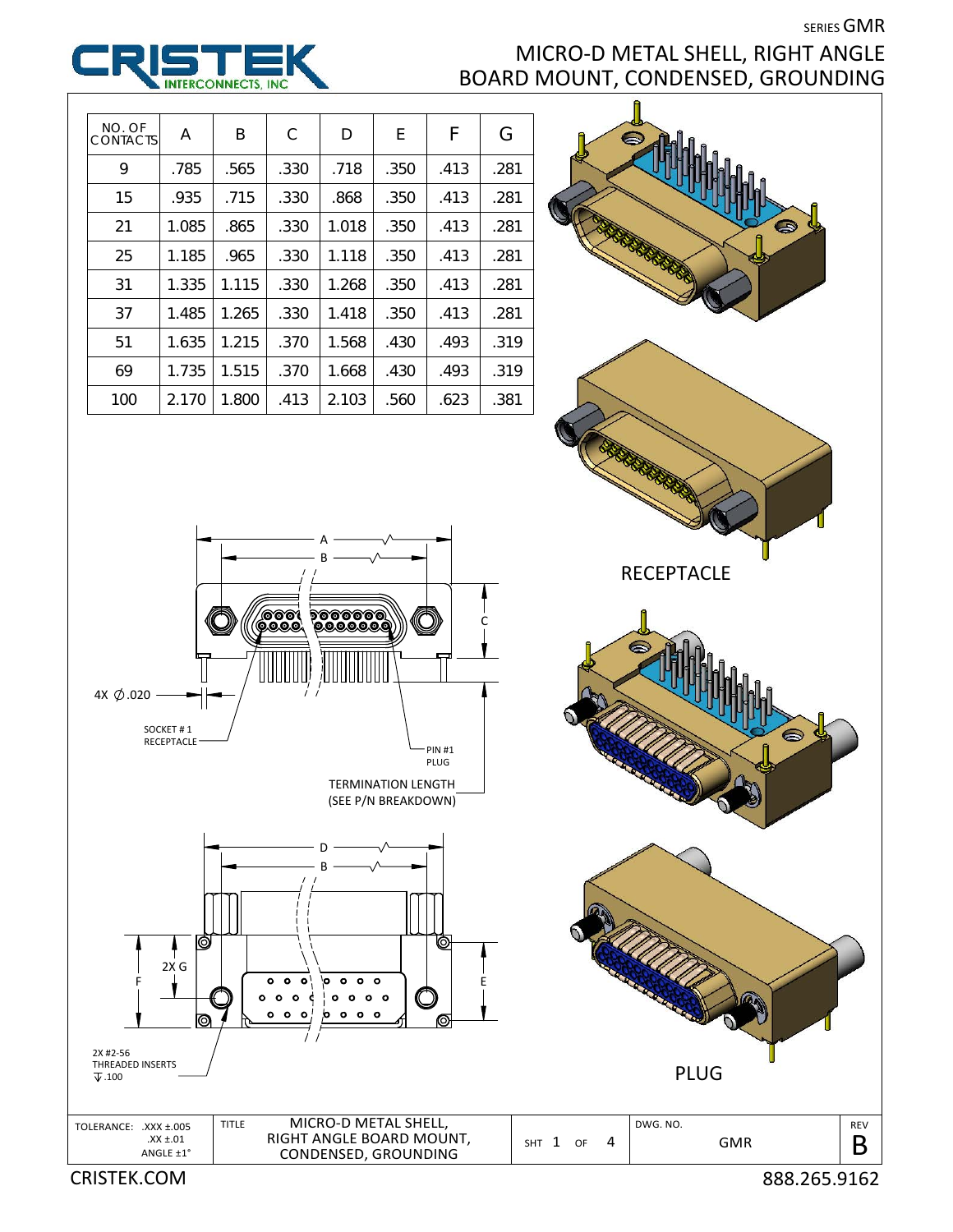

## SERIES GMR MICRO‐D METAL SHELL, RIGHT ANGLE BOARD MOUNT, CONDENSED, GROUNDING

|                                                                                                                                                                                                                                                                                                                                                                                                                                                                                                                                                                                                                                                                                                                                                                                                                             | $GMR-X XXX - X X X - EMI$ |         |                                               |                                                                                                                            |                 |
|-----------------------------------------------------------------------------------------------------------------------------------------------------------------------------------------------------------------------------------------------------------------------------------------------------------------------------------------------------------------------------------------------------------------------------------------------------------------------------------------------------------------------------------------------------------------------------------------------------------------------------------------------------------------------------------------------------------------------------------------------------------------------------------------------------------------------------|---------------------------|---------|-----------------------------------------------|----------------------------------------------------------------------------------------------------------------------------|-----------------|
| METAL MICRO-D RIGHT ANGLE<br>BOARD MOUNT CONDENSED GROUNDING                                                                                                                                                                                                                                                                                                                                                                                                                                                                                                                                                                                                                                                                                                                                                                |                           |         |                                               |                                                                                                                            |                 |
| $GENDER$ -<br>1 = RECEPTACLE, SOCKET CONTACTS<br>2 = PLUG, PIN CONTACTS                                                                                                                                                                                                                                                                                                                                                                                                                                                                                                                                                                                                                                                                                                                                                     |                           |         |                                               |                                                                                                                            |                 |
| NUMBER OF CONTACTS<br>009 025 051<br>015 031 069<br>021 037                                                                                                                                                                                                                                                                                                                                                                                                                                                                                                                                                                                                                                                                                                                                                                 |                           |         |                                               |                                                                                                                            |                 |
| HARDWARE -<br><b>FLANGE MTN. HOLES</b><br>$0 = \emptyset$ .094 HOLE THRU<br>$1 = 2 - 56$ JACKPOST<br>$2 = 2 - 56$ JACKSCREW<br>$3 = 2 - 56$ INSERT                                                                                                                                                                                                                                                                                                                                                                                                                                                                                                                                                                                                                                                                          |                           |         |                                               |                                                                                                                            |                 |
| SHELL FINISH<br>ALUMINUM<br>A = CADMIUM<br>$B = NICKEL$<br>$G = GOLD$<br><b>STAINLESS STEEL</b><br>$P = PASSIVATED$                                                                                                                                                                                                                                                                                                                                                                                                                                                                                                                                                                                                                                                                                                         |                           |         |                                               |                                                                                                                            |                 |
| TERMINATIONS -<br>$1 = .109 \pm .015$<br>$2 = .140 \pm .015$<br>ALL 24 AWG (.020 DIA)<br>$3 = .172 \pm .015$<br><b>HOT SOLDER DIPPED</b><br>$4 = .190 \pm .015$<br>$5 = .250 \pm .015$                                                                                                                                                                                                                                                                                                                                                                                                                                                                                                                                                                                                                                      |                           |         |                                               |                                                                                                                            |                 |
| EMI SPRINGS (PLUG ONLY) -<br>OMIT IF NOT USED                                                                                                                                                                                                                                                                                                                                                                                                                                                                                                                                                                                                                                                                                                                                                                               |                           |         |                                               |                                                                                                                            |                 |
|                                                                                                                                                                                                                                                                                                                                                                                                                                                                                                                                                                                                                                                                                                                                                                                                                             |                           |         |                                               |                                                                                                                            |                 |
| MATERIALS AND FINISHES ARE IAW MIL-DTL-83513<br>FOR DETAILS SEE MIL SPEC OR WWW.CRISTEK.COM                                                                                                                                                                                                                                                                                                                                                                                                                                                                                                                                                                                                                                                                                                                                 |                           |         |                                               |                                                                                                                            |                 |
| 1. MATERIALS:<br>3. SPECIFICATIONS:<br>SHELL - ALUMINUM ALLOY OR STAINLESS STEEL<br><b>CURRENT RATING ---------------- 3 AMPS MAX</b><br>TEMPERATURE RATING --------- - 55° C TO +125° C<br>INSULATOR/BACKSHELL - GLASS FILLED THERMOPLASTIC<br>INSULATION RESISTANCE ------- 5000 MEGOHMS MIN<br>PIN/SOCKET CONTACT - COPPER ALLOY<br>DWV AT SEA LEVEL --------------- 600 VAC<br>INTERFACIAL SEAL - FLUOROSILICONE BLEND<br>HARDWARE - STAINLESS STEEL<br>DWV AT 70,000 FT ALTITUDE -- 150 VAC<br>CONTACT RESISTANCE ----------- 24 AWG = 25 MILLIOHMS MAX<br>CONTACT RETENTION ------------ 5 lb MINIMUM AXIAL LOAD<br>2. FINISH:<br>ENGAGEMENT FORCE ------------ 6 oz MAX<br>SHELL - SEE OPTIONS ABOVE<br>SEPARATION FORCE -------------- 0.5 oz MIN<br>PIN/SOCKET CONTACT - GOLD OVER NICKEL<br>HARDWARE - PASSIVATED |                           |         | 4. ADDITIONAL INFORMATION:<br>CONFIGURATIONS. | DESIGN AND PERFORMANCE IN GENERAL<br>ACCORDANCE WITH M83513 WHERE APPLICABLE.<br><b>CONTACT CRISTEK FOR ROHS AND OTHER</b> |                 |
| MICRO-D METAL SHELL,<br><b>TITLE</b><br>TOLERANCE: .XXX ±.005<br>RIGHT ANGLE BOARD MOUNT,<br>$.XX \pm .01$                                                                                                                                                                                                                                                                                                                                                                                                                                                                                                                                                                                                                                                                                                                  | SHT 2                     | 4<br>OF | DWG. NO.                                      | <b>GMR</b>                                                                                                                 | <b>REV</b><br>Β |
| CONDENSED, GROUNDING<br>ANGLE ±1°<br><b>CRISTEK.COM</b>                                                                                                                                                                                                                                                                                                                                                                                                                                                                                                                                                                                                                                                                                                                                                                     |                           |         |                                               | 888.265.9162                                                                                                               |                 |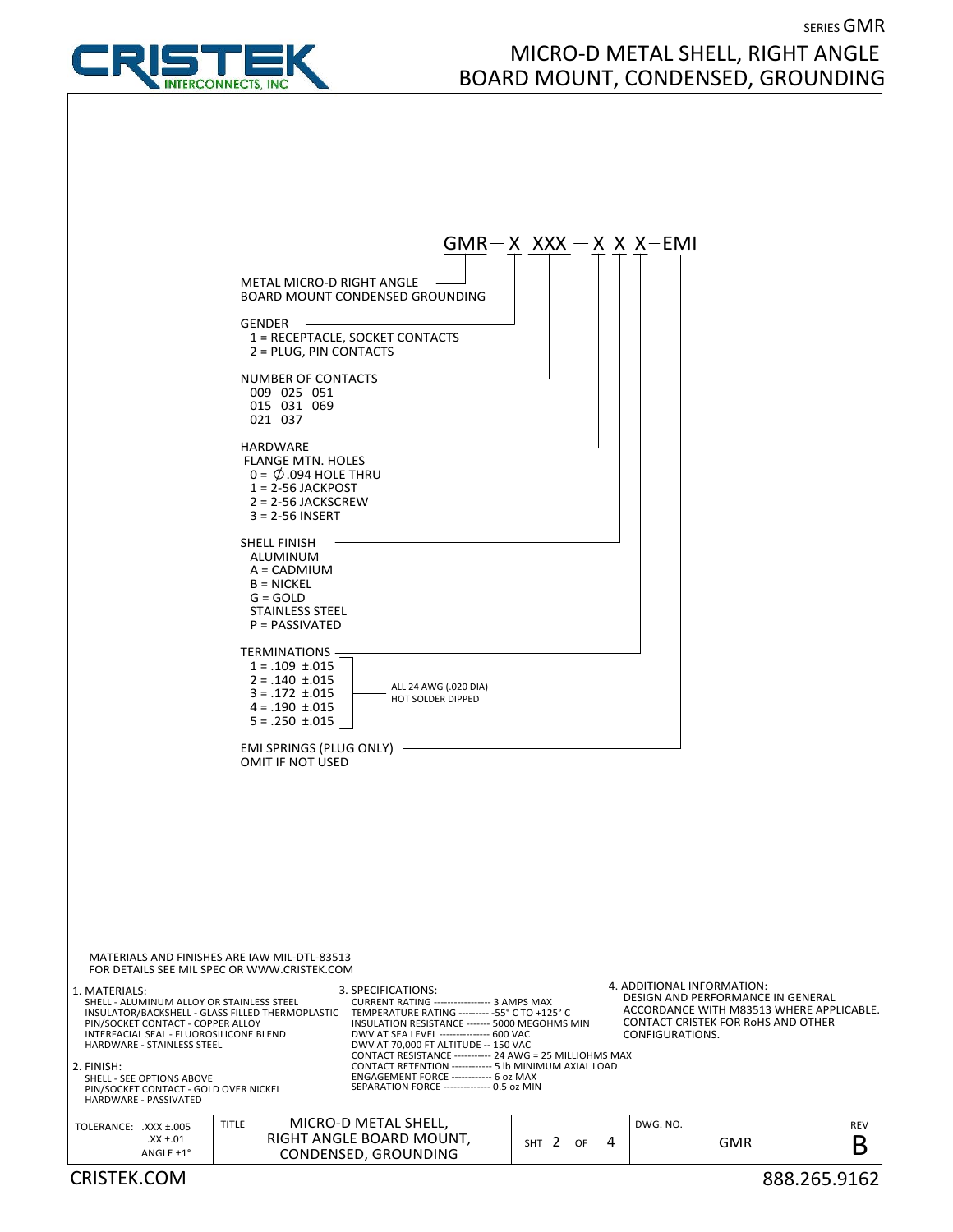

**SERIES GMR** 

MICRO‐D METAL SHELL, RIGHT ANGLE